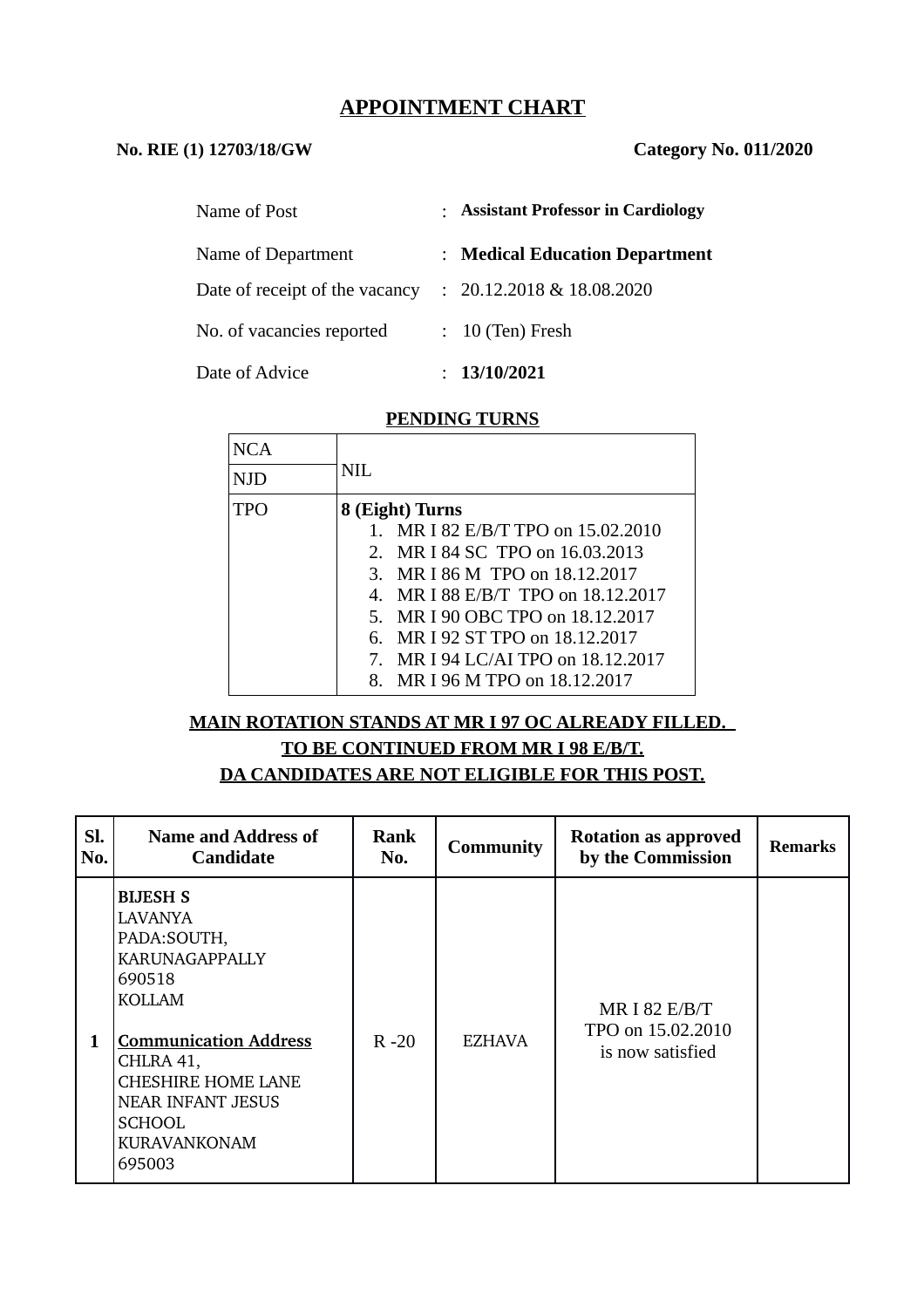| $\overline{2}$                                                                                                                                                                              | <b>SHIJOY P</b><br>PARAYIL HOUSE<br><b>CHEMBRA</b><br><b>THIRUVEGAPPURA</b><br>679304<br><b>PALAKKAD</b><br><b>Communication Address</b><br><b>PARAYIL HOUSE</b><br><b>CHEMBRA</b><br><b>THIRUVEGAPPURA</b><br>PALAKKAD, 679304<br>(SC PERUMANNAN) | $R - 19$ | SC<br><b>PERUMANNAN</b> | <b>MRI 84 SC</b><br>TPO on 16.03.2013<br>is now satisfied |  |
|---------------------------------------------------------------------------------------------------------------------------------------------------------------------------------------------|----------------------------------------------------------------------------------------------------------------------------------------------------------------------------------------------------------------------------------------------------|----------|-------------------------|-----------------------------------------------------------|--|
| 3                                                                                                                                                                                           | <b>SAIDALAVI T</b><br>PUTHIYATH HOUSE<br>VK PADI<br><b>MALAPPURAM</b><br>MAMPURAM 676306<br>(M MAPPILA)                                                                                                                                            | $R - 12$ | <b>M MAPPILA</b>        | <b>MRI 86 M</b><br>TPO on 18.12.2017<br>is now satisfied  |  |
| MR I 88 E/B/T TPO on 18.12.2017 is now satisfied.<br>No E/B/T candidate is remained to be filled from the R/L.<br>Hence set apart for NCA Notification.<br><b>NCA - E/B/T Notification.</b> |                                                                                                                                                                                                                                                    |          |                         |                                                           |  |
| MR I 90 OBC TPO on 18.12.2017 is now satisfied.<br>No OBC candidate is remained to be filled from the R/L.<br>Hence set apart for NCA Notification.<br><b>NCA - OBC Notification.</b>       |                                                                                                                                                                                                                                                    |          |                         |                                                           |  |
| <b>MR I 98 E/B/T</b><br>TPO to keep 50% Rule                                                                                                                                                |                                                                                                                                                                                                                                                    |          |                         |                                                           |  |
| 4                                                                                                                                                                                           | <b>NISHANT SAGAR</b><br>ALAYIL HOUSE TC 97/552<br><b>EMS ROAD KATELLA</b><br>THIRUVANANTHAPURAM<br>SREE KARIYAM - 695017                                                                                                                           | $R - 1$  | $\left( \cdot \right)$  | <b>MRI 99 OC</b>                                          |  |
| <b>MRI100V</b><br>TPO to keep 50% Rule                                                                                                                                                      |                                                                                                                                                                                                                                                    |          |                         |                                                           |  |
| 5                                                                                                                                                                                           | <b>LAKSHMI THAMPY M S</b><br><b>MYTHRI</b><br>CHERUVAICKAL<br>(NEAR HLL), SREEKARYAM<br>THIRUVANANTHAPURAM<br>SREEKARYAM P O - 695017                                                                                                              | $R - 2$  | $\left( \cdot \right)$  | MRII1OC                                                   |  |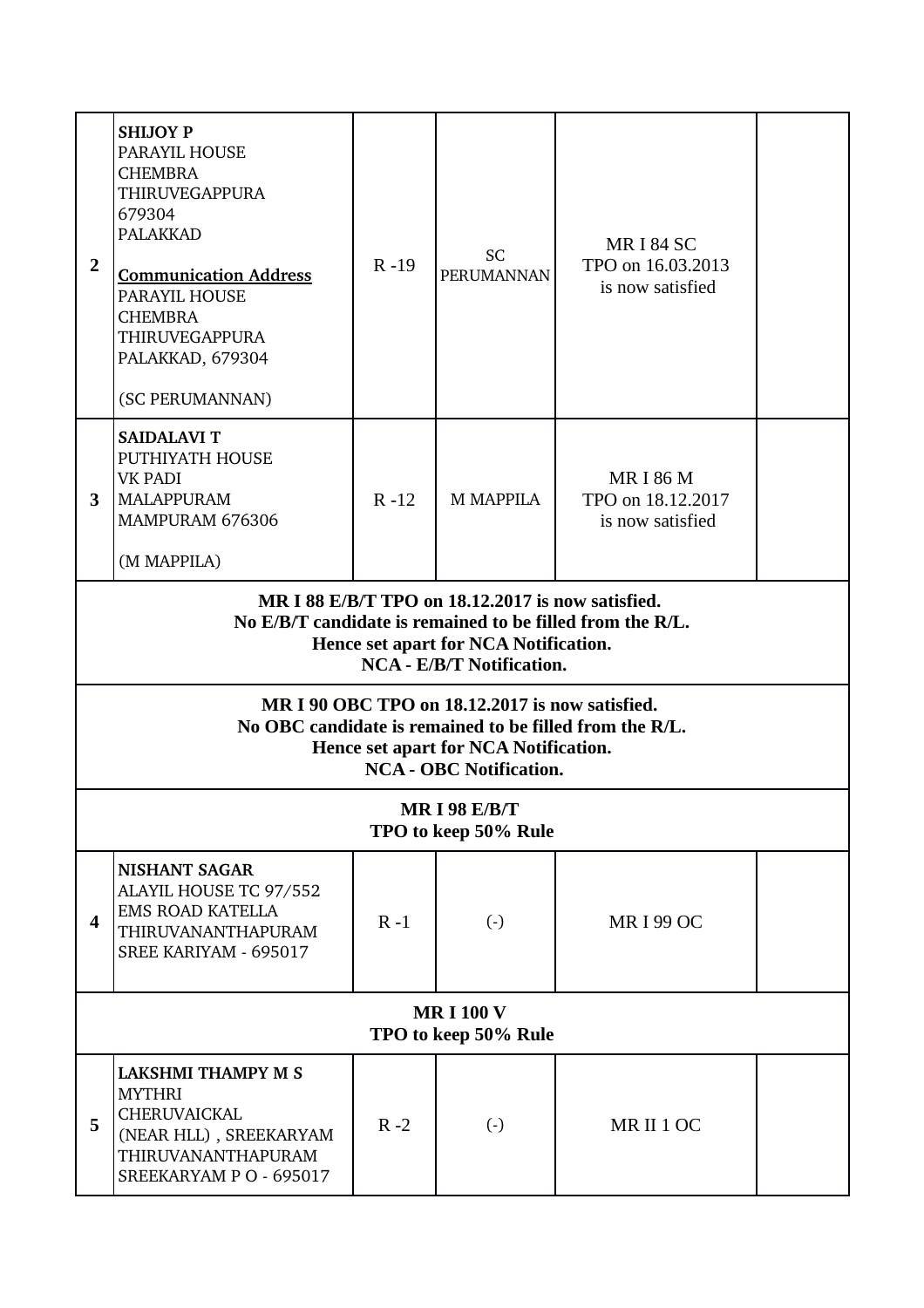| MR II $2 E/B/T$<br>TPO to keep 50% Rule |                                                                                                                                                                                                                           |         |                        |            |  |
|-----------------------------------------|---------------------------------------------------------------------------------------------------------------------------------------------------------------------------------------------------------------------------|---------|------------------------|------------|--|
| 6                                       | <b>SAM JACOB CHIRAMEL</b><br><b>CHIRAMEL HOUSE</b><br>PERISSERY<br>PERISSERY - 689121<br><b>ALAPUZHA</b><br><b>Communication Address</b><br><b>NO 30</b><br>EAST END D MAIN ROAD,<br><b>JAYANAGAR</b><br><b>BANGALORE</b> | $R - 3$ | $\left( \cdot \right)$ | MRII 3 OC  |  |
| MRII4SC<br>TPO to keep 50% Rule         |                                                                                                                                                                                                                           |         |                        |            |  |
| $\overline{7}$                          | <b>ANISH P G</b><br>PUTHUPURAYIDATHIL<br><b>HOUSE</b><br>PUNCHAVAYAL,<br>MUNDAKAYAM VIA<br>KOTTAYAM - 686513<br>PUNCHAVAYAL P O                                                                                           | $R - 4$ | $\left( \cdot \right)$ | MRII5OC    |  |
| MRII6M<br>TPO to keep 50% Rule          |                                                                                                                                                                                                                           |         |                        |            |  |
| 8                                       | HARIKRISHNAN K N<br>KELAMANGALAM HOUSE<br>MOOLAVATTOM KOTTAYAM<br>686026<br><b>KOTTAYAM</b><br><b>Communication Address</b><br>GIRI, JRA A46<br><b>CHEMPAZHANTHY</b><br>THIRUVANANTHAPURAM<br>695587                      | $R - 5$ | $(\cdot)$              | MR II 7 OC |  |